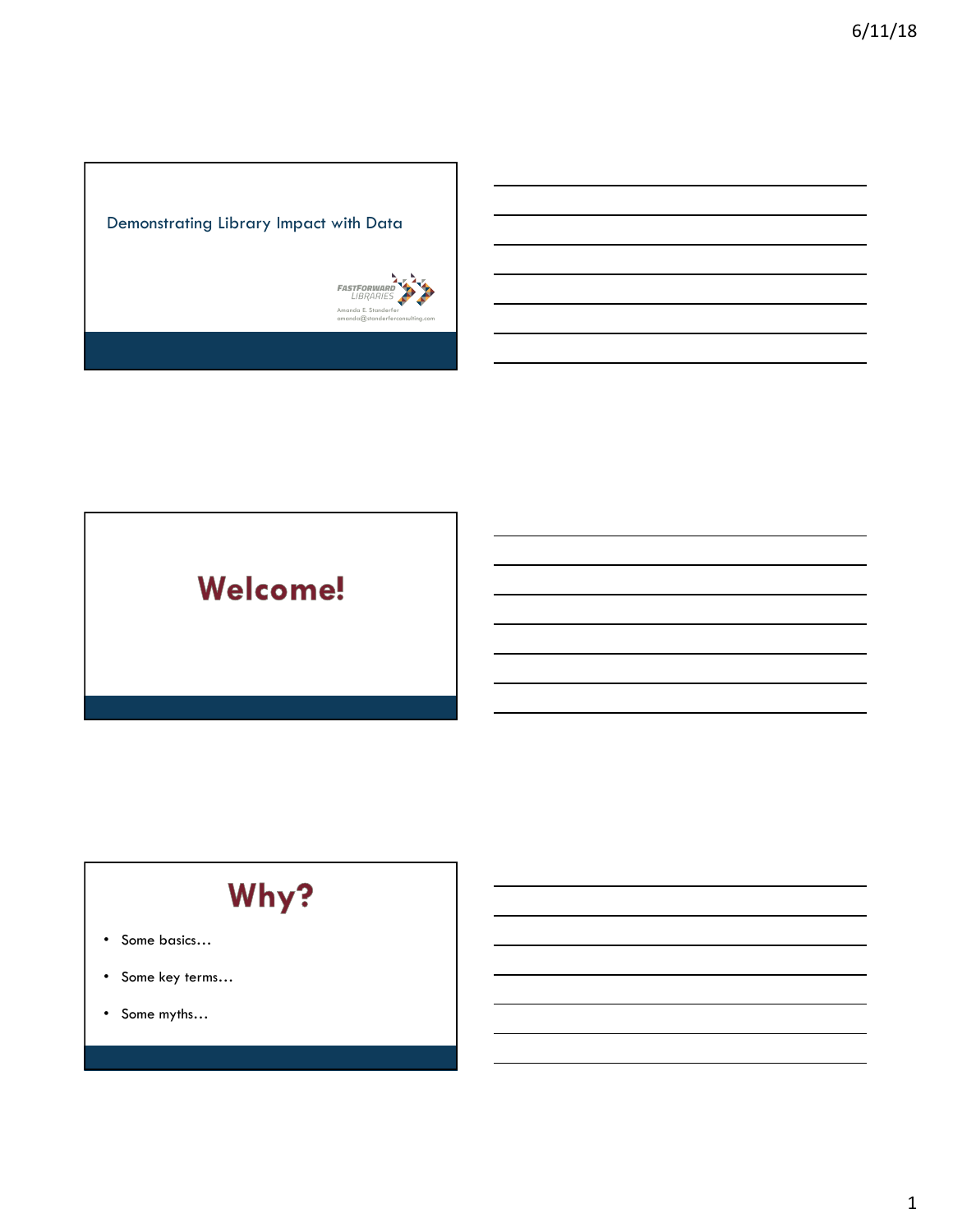#### Poll

### What are your current evaluation practices:

- 1) Have an evaluation framework and use it
- 2) Do some evaluation for specific programs/services
- 3) Do evaluation as required for grants/funders or other stakeholders
- 4) Don't do much or any evaluation



|                                                                   | <b>The Logic Model</b>   |                                                                                              |                                                                                                          |  |  |
|-------------------------------------------------------------------|--------------------------|----------------------------------------------------------------------------------------------|----------------------------------------------------------------------------------------------------------|--|--|
|                                                                   | Goal:                    | Increase family reading at home after a year of<br>engagement with family literacy programs. | Increase user digital literacy after 2-3 training<br>experiences.                                        |  |  |
|                                                                   | Inputs/Resources:        | Staff, money, volunteers, materials, equipment                                               | Staff, money, technology, partners                                                                       |  |  |
|                                                                   | Activities:              | Storytime, early childhood fair, board books                                                 | Classes, video tutorials, one-on-one assistance                                                          |  |  |
|                                                                   | Audience/Target:         | Pre-K children, caregivers, siblings                                                         | Adult library users                                                                                      |  |  |
| # of sessions, # attended, # of partners, circulation<br>Outputs: |                          |                                                                                              | eResource usage, # of classes, # attending classes,<br># of tutorial views, # of one-on-one sessions     |  |  |
|                                                                   | Short-Term:              |                                                                                              |                                                                                                          |  |  |
|                                                                   | Medium-Term:             |                                                                                              |                                                                                                          |  |  |
|                                                                   | Long-Term:               |                                                                                              |                                                                                                          |  |  |
|                                                                   |                          |                                                                                              |                                                                                                          |  |  |
|                                                                   | Assumptions:             | No reading habits at home.<br>People value reading and literacy.                             | People want to use digital content, but are<br>intimidated.<br>Adults need appropriate digital literacy. |  |  |
|                                                                   | <b>External Factors:</b> | Time, money, access to library, transportation                                               | Time, fear, lack awareness                                                                               |  |  |

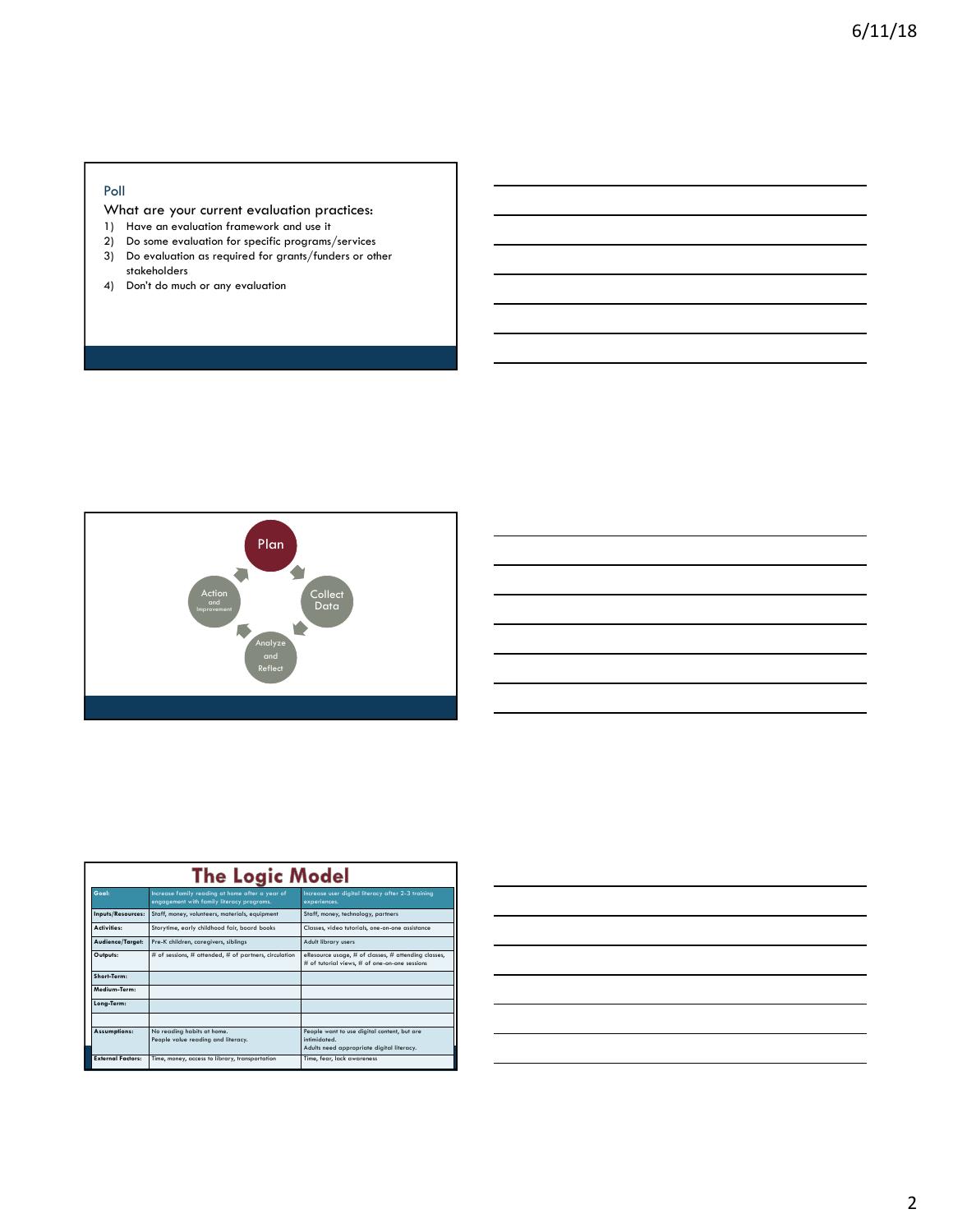

| <u> Albanya di Barat di Barat di Barat di Barat di Barat di Barat di Barat di Barat di Barat di Barat di Barat di</u> |                                                                                                                      |  |  |
|-----------------------------------------------------------------------------------------------------------------------|----------------------------------------------------------------------------------------------------------------------|--|--|
|                                                                                                                       | <u> Alexandro de la contrada de la contrada de la contrada de la contrada de la contrada de la contrada de la co</u> |  |  |
|                                                                                                                       |                                                                                                                      |  |  |
|                                                                                                                       |                                                                                                                      |  |  |

### **Collect Metrics/Data**

- Setting targets
- Outcomes
- Metrics/Data
	- Quantitative vs Qualitative

|  | <b>Collect Metrics/Data</b> |                                                                                                                                                                                                                |                                                                                                                                                                    |  |  |  |
|--|-----------------------------|----------------------------------------------------------------------------------------------------------------------------------------------------------------------------------------------------------------|--------------------------------------------------------------------------------------------------------------------------------------------------------------------|--|--|--|
|  | Goal:                       | Increase family reading at home after a<br>year of engagement with family literacy<br>programs.                                                                                                                | Increase user digital literacy after 2-3<br>training experiences.                                                                                                  |  |  |  |
|  | Short-<br>Term:             | -Increased awareness of collection<br>-Increased positive attitude towards family<br>reading<br>-Awareness of services offered<br>-Motivation to use a service<br>Metrics: Pre-/Post-Survey, Partner<br>survey | -Increase in knowledge of eResources<br>-Increased motivation to use eResources<br>-Increase in skills to use eResources<br>Metrics: Pre-/Post-Survey, Skills quiz |  |  |  |
|  | Medium-<br>Term:            |                                                                                                                                                                                                                |                                                                                                                                                                    |  |  |  |
|  | Long-<br>Term:              |                                                                                                                                                                                                                |                                                                                                                                                                    |  |  |  |

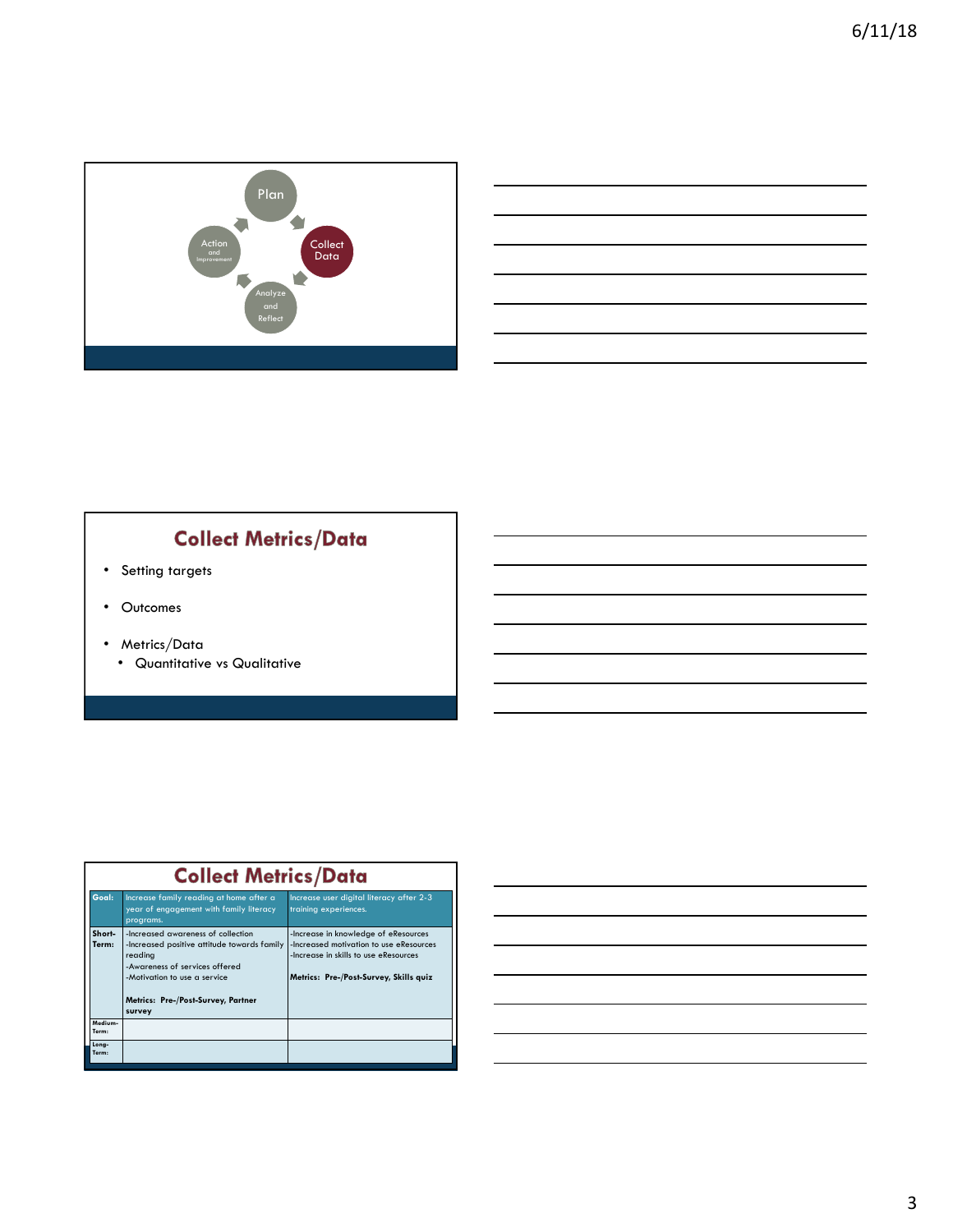| <b>Collect Metrics/Data</b>                                                                              |                                      |                                                                   |  |  |
|----------------------------------------------------------------------------------------------------------|--------------------------------------|-------------------------------------------------------------------|--|--|
| Goal:<br>Increase family reading at home after a<br>year of engagement with family literacy<br>programs. |                                      | Increase user digital literacy after 2-3<br>training experiences. |  |  |
| Short-<br>Term:                                                                                          |                                      |                                                                   |  |  |
| Medium                                                                                                   | -Increased minutes read at home      | -Increase in eResources statistics                                |  |  |
| -Term:                                                                                                   | -More books in the home              | -Increase in recommending library to                              |  |  |
|                                                                                                          | -More trips to the library           | others                                                            |  |  |
|                                                                                                          | -Increased collaboration             |                                                                   |  |  |
|                                                                                                          |                                      | Metrics: User survey                                              |  |  |
|                                                                                                          | Metrics: User survey, Partner survey |                                                                   |  |  |
| Lona-<br>Term:                                                                                           |                                      |                                                                   |  |  |
|                                                                                                          |                                      |                                                                   |  |  |
|                                                                                                          |                                      |                                                                   |  |  |

| and the control of the control of the |  |
|---------------------------------------|--|

|                  | <b>Collect Metrics/Data</b>                                                                                                                                                                                                 |                                                                                                                                              |  |  |  |
|------------------|-----------------------------------------------------------------------------------------------------------------------------------------------------------------------------------------------------------------------------|----------------------------------------------------------------------------------------------------------------------------------------------|--|--|--|
| Goal:            | Increase family reading at home after a<br>year of engagement with family literacy<br>programs.                                                                                                                             | Increase user digital literacy after 2-3<br>training experiences.                                                                            |  |  |  |
| Short-<br>Term:  |                                                                                                                                                                                                                             |                                                                                                                                              |  |  |  |
| Medium-<br>Term: |                                                                                                                                                                                                                             |                                                                                                                                              |  |  |  |
| Long-<br>Term:   | -Increase in Pre-K reading scores<br>-Increase in success at school<br>-More nonprofit collaboration<br>-Increased literacy programs for<br>community<br>Metrics: Reading scores, focus groups,<br>partner/community survey | -Increase in use of digital services<br>-Increase in quality of life<br>-Increase in success in school<br>Metrics: User survey, focus groups |  |  |  |

| <u> 1989 - Johann Barbara, martxa alemaniar argamento este alemaniar alemaniar alemaniar alemaniar alemaniar al</u>   |  |                                   |
|-----------------------------------------------------------------------------------------------------------------------|--|-----------------------------------|
|                                                                                                                       |  |                                   |
|                                                                                                                       |  |                                   |
|                                                                                                                       |  | the control of the control of the |
| <u> 1989 - Johann Stoff, deutscher Stoff, der Stoff, der Stoff, der Stoff, der Stoff, der Stoff, der Stoff, der S</u> |  |                                   |
| <u> 1988 - Andrea Santa Andrea Santa Andrea Santa Andrea Santa Andrea Santa Andrea Santa Andrea Santa Andrea San</u>  |  |                                   |
| <u> 1989 - Andrea Andrew Maria (h. 1989).</u><br>2001 - Andrew Maria (h. 1989).                                       |  |                                   |
| <u> 1989 - Johann Stoff, amerikansk politiker (* 1908)</u>                                                            |  |                                   |

|                  | <b>Collect Metrics/Data</b>                                                                                                                                                                                              |                                                                                                                                                                    |  |  |  |  |
|------------------|--------------------------------------------------------------------------------------------------------------------------------------------------------------------------------------------------------------------------|--------------------------------------------------------------------------------------------------------------------------------------------------------------------|--|--|--|--|
| Gools            | Increase family reading at home after a year of<br>engagement with family literacy programs.                                                                                                                             | Increase user digital literacy after 2-3 training<br>experiences.                                                                                                  |  |  |  |  |
| Short-<br>Term:  | -Increased awareness of collection<br>-Increased positive attitude towards family reading<br>Awareness of services offered<br>-Motivation to use a service<br>Metrics: Pre-/Post-Survey, Partner survey                  | -Increase in knowledge of eResources<br>-Increased motivation to use eResources<br>-Increase in skills to use eResources<br>Metrics: Pre-/Post-Survey, Skills quiz |  |  |  |  |
| Medium-<br>Term: | -Increased minutes read at home<br>-More books in the home<br>-More trips to the library<br>-Increased collaboration<br>Metrics: User survey, Partner survey                                                             | -Increase in eResources statistics<br>-Increase in recommending library to others<br>Metrics: User survey                                                          |  |  |  |  |
| Lona-<br>Term:   | -Increase in Pre-K reading scores<br>-Increase in success at school<br>-More nonprofit collaboration<br>-Increased literacy programs for community<br>Metrics: Reading scores, focus groups,<br>partner/community survey | -Increase in use of digital services<br>-Increase in quality of life<br>-Increase in success in school<br>Metrics: User survey, focus groups                       |  |  |  |  |

| <u> 1989 - Johann Stoff, deutscher Stoff, der Stoff, der Stoff, der Stoff, der Stoff, der Stoff, der Stoff, der S</u>  |  |  |
|------------------------------------------------------------------------------------------------------------------------|--|--|
| <u> 1989 - Johann Stoff, deutscher Stoffen und der Stoffen und der Stoffen und der Stoffen und der Stoffen und der</u> |  |  |
| <u> 1989 - Johann Stoff, deutscher Stoff, der Stoff, der Stoff, der Stoff, der Stoff, der Stoff, der Stoff, der S</u>  |  |  |
| <u> 1989 - Johann Stoff, deutscher Stoff, der Stoff, der Stoff, der Stoff, der Stoff, der Stoff, der Stoff, der S</u>  |  |  |
| <u> 1989 - Johann Stoff, deutscher Stoffen und der Stoffen und der Stoffen und der Stoffen und der Stoffen und de</u>  |  |  |
| <u> 1989 - Johann Stoff, deutscher Stoff, der Stoff, der Stoff, der Stoff, der Stoff, der Stoff, der Stoff, der S</u>  |  |  |
|                                                                                                                        |  |  |
|                                                                                                                        |  |  |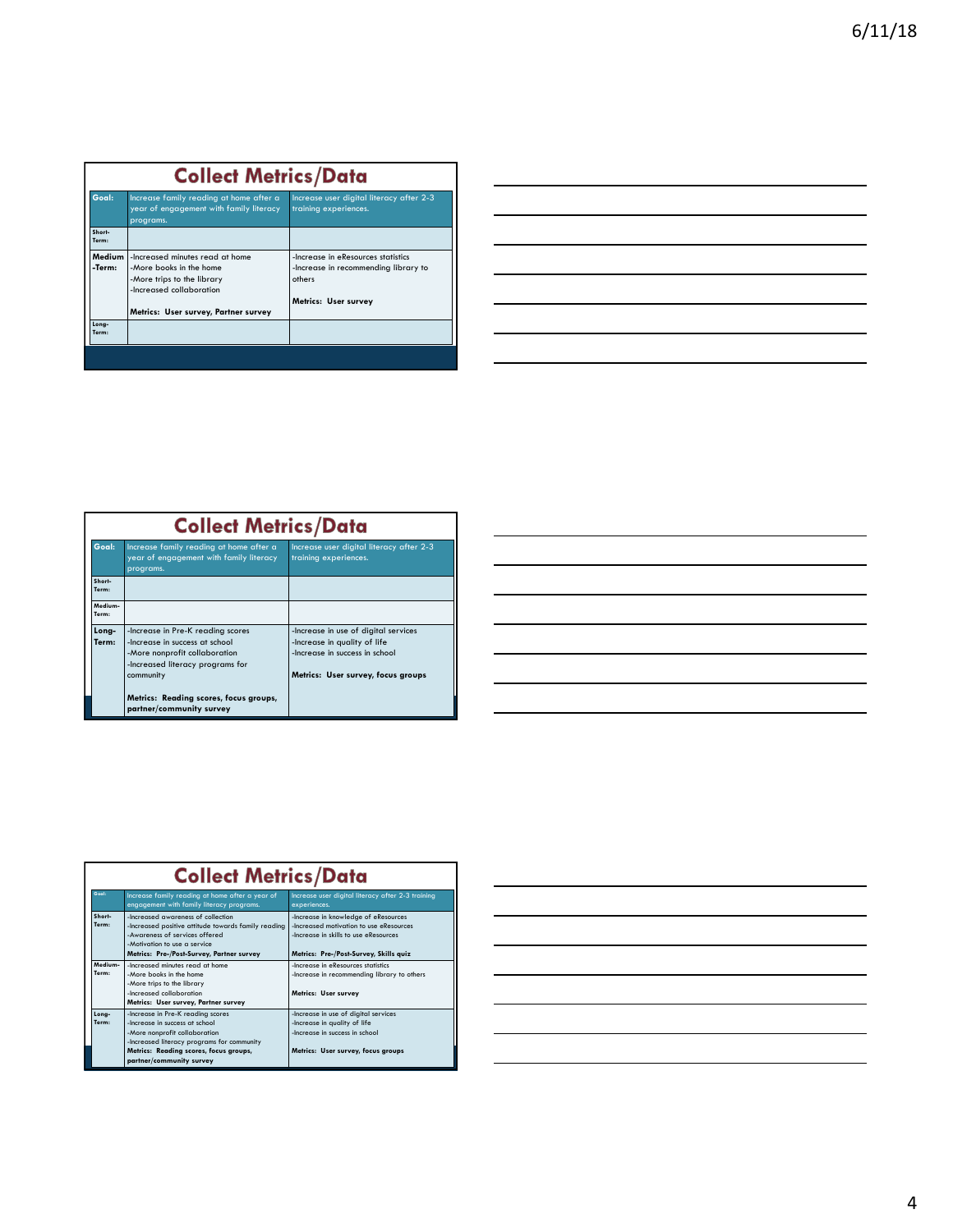

### **Analyze and Report**

- Using your logic model
- What you wanted to do…
- What you actually did…
- So what?
- Audience

### **Report Examples:**

- Unitec Waitakere Library Evaluation Report
- Dolly Parton's Imagination Library
- UNLV University Libraries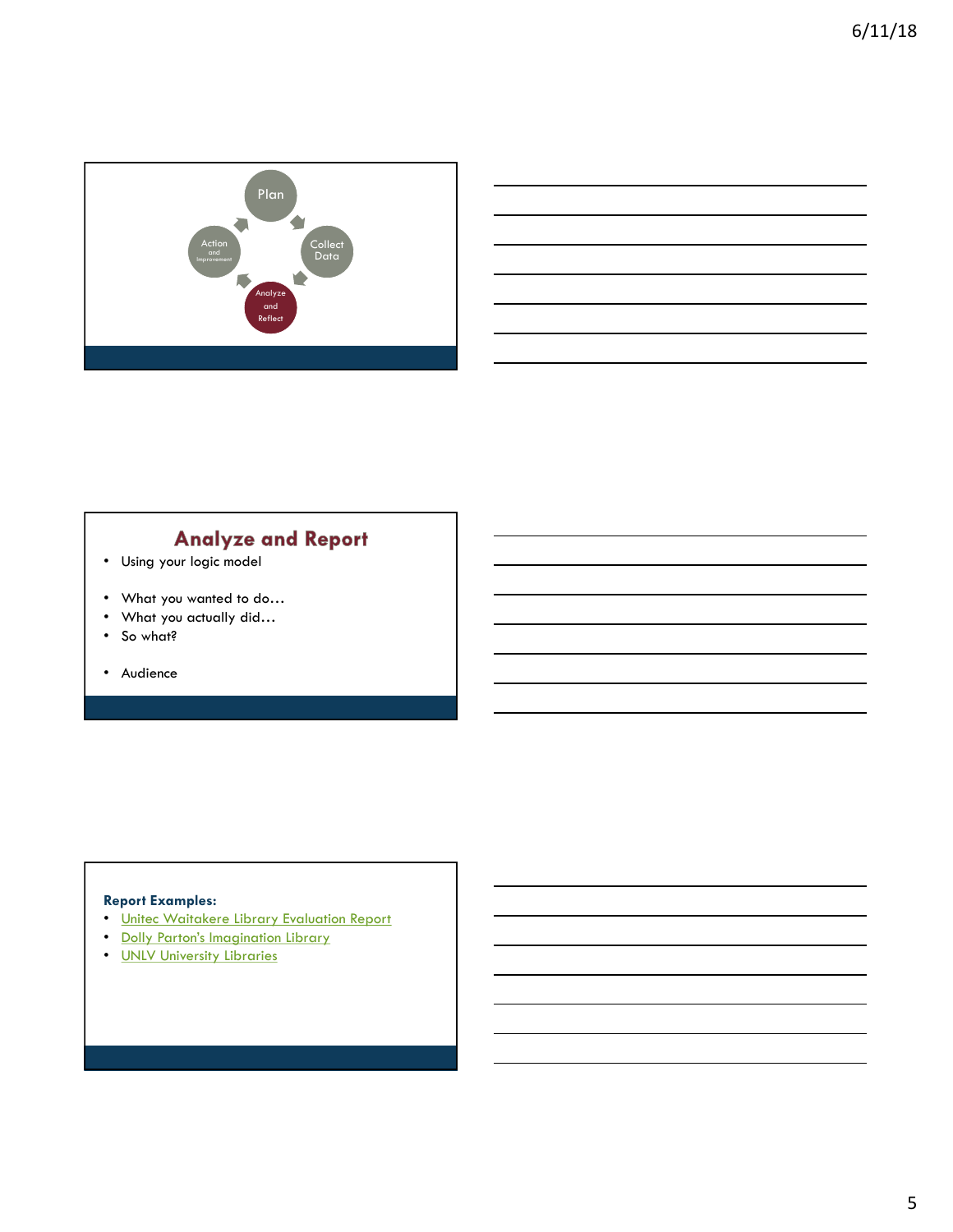



# **Action and Improvement** . Lessons learned

- 
- Interpret results and make recommendations
	- What didn't happen? Fixable?
	- What did happen? Fixable?
	- How close did you get?
	- Did you achieve a valuable Y instead of X?
	- What will you do differently?

### **Report Examples:**

- Free Library of Philadelphia
- Manchester Metropolitan University
- FVRL Library Live and On Tour